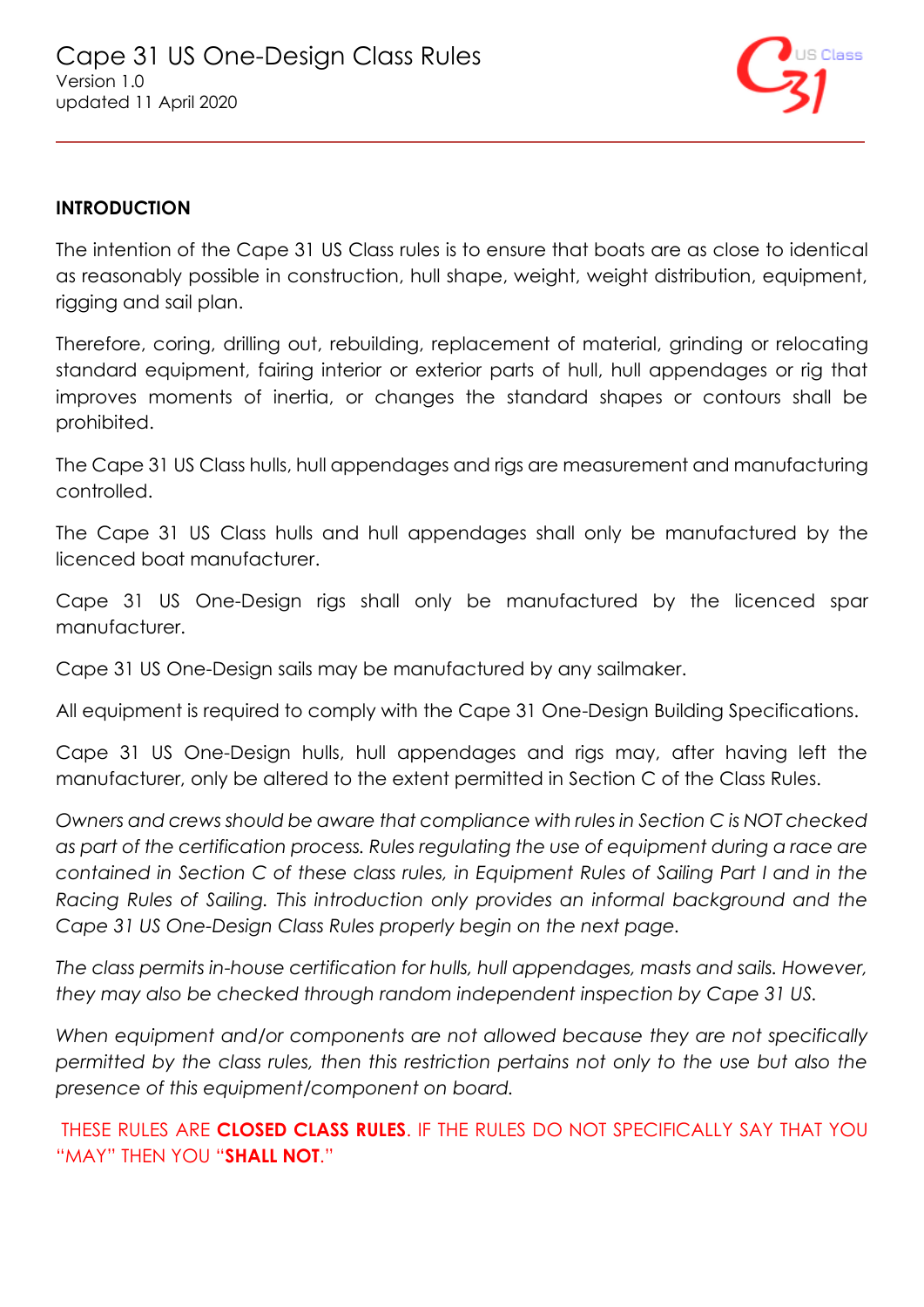

### **Table of Contents**

| 1.             |  |
|----------------|--|
| 2.             |  |
| 3.             |  |
| $\mathbf{4}$ . |  |
| 5.             |  |
| 6.             |  |
|                |  |
| 7 <sub>1</sub> |  |
| 8.             |  |
|                |  |
|                |  |
| 9.             |  |
|                |  |
|                |  |
|                |  |
|                |  |
|                |  |
|                |  |
|                |  |
|                |  |
|                |  |
|                |  |
|                |  |
|                |  |
|                |  |
|                |  |
|                |  |
|                |  |
|                |  |
|                |  |
|                |  |
|                |  |
|                |  |
|                |  |
|                |  |
|                |  |
|                |  |
|                |  |
|                |  |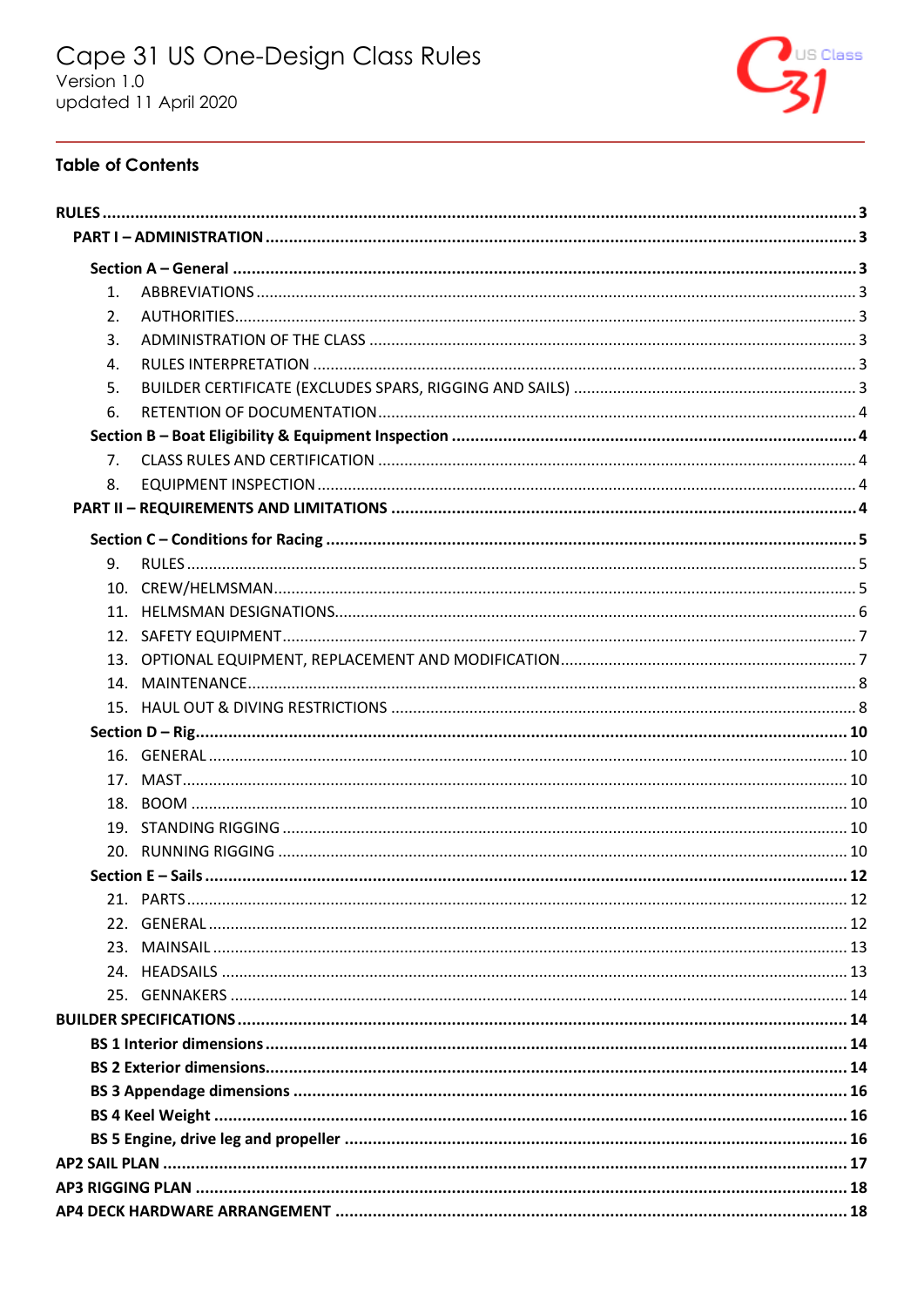

### <span id="page-2-0"></span>**RULES**

### <span id="page-2-1"></span>**PART I – ADMINISTRATION**

#### <span id="page-2-2"></span>**Section A – General**

The Cape 31 One-Design Class has been created as a strict one-design class where the true test when racing is between sailors and not boats. The fundamental objective of the class rules is to ensure that this concept is maintained, while preserving the Cape 31's ease of handling, reasonable cost of ownership, safety and suitability as a true all-round racing boat.

### <span id="page-2-3"></span>**1. ABBREVIATIONS**

- 1.1. Class Cape 31 US Class
- 1.2. Cape 31 US An appointed team to represent the US Class and owners to ensure the ethos and rules are adhered to.
- 1.3.Association Cape 31 US One-Design Class Association
- 1.4.Rule A rule in the Cape 31 US One-Design Class Rules
- 1.5. ERS Equipment Rules of Sailing
- 1.6.RRS Racing Rules of Sailing
- 1.7.OSR Offshore Special Regulations
- 1.8. LBM Licenced Boat Manufacturer
- 1.9. LSM Licensed Spar Manufacturer

## <span id="page-2-4"></span>**2. AUTHORITIES**

- 2.1. The LBM have the authority to withdraw a boat's Builder Certificate if the boat has been materially altered and therefore its right to compete in any Class event until the Builder Certificate has been reinstated.
- 2.2. The Cape 31 US Class has the authority to withdraw certification of any sails that fail to meet the specifications in these Rules.

## <span id="page-2-5"></span>**3. ADMINISTRATION OF THE CLASS**

3.1. The US Class is administered by Cape 31 US.

## <span id="page-2-6"></span>**4. RULES INTERPRETATION**

- 4.1. Interpretation of ERS shall be made in accordance with World Sailing Regulations.
- 4.2. Interpretation of the Rules shall be made by Cape 31 US, in consultation with the LBM or LSM when appropriate.

## <span id="page-2-7"></span>**5. BUILDER CERTIFICATE (EXCLUDES SPARS, RIGGING AND SAILS)**

- 5.1. The Builder Certificate shall record the following information:
	- a) Hull identification number
	- b) Builder details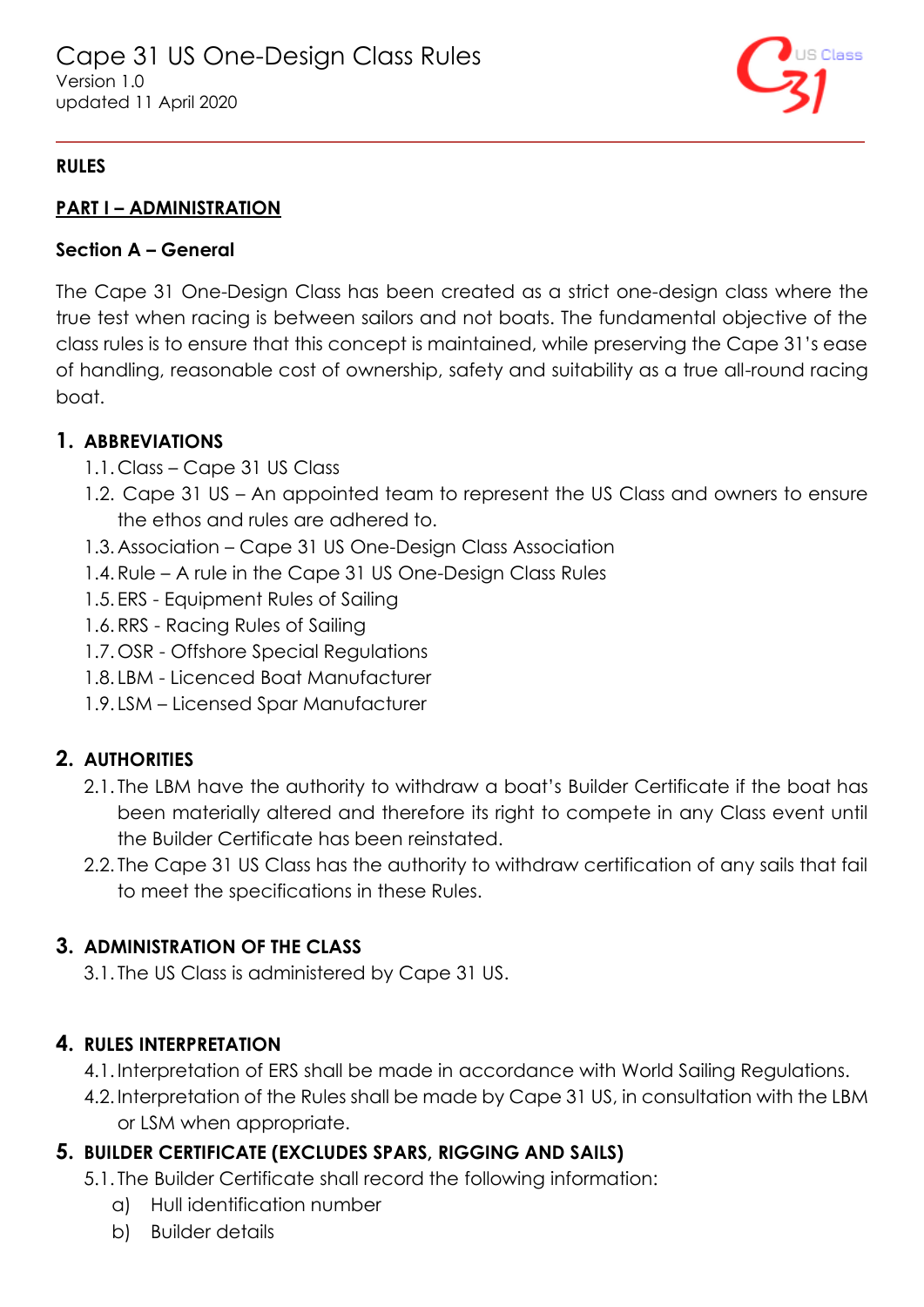

- c) Date of issue of initial Builder Certificate
- 5.2. The Builder Certificate becomes invalid if the hull, deck, foils or builder-supplied fixed fittings are altered in any way, including through damage, in breach of the Rules, except to the extent that it is permitted in these Class Rules.
- 5.3. The Builder Certificate shall be reinstated once Cape 31 US Class confirms to the LBM that the boat has been restored to conformity with the Rules. Details of the relevant remedial work shall be recorded on the Certificate.

## <span id="page-3-0"></span>**6. RETENTION OF DOCUMENTATION**

- 6.1. The Owner(s) shall retain the valid Builder Certificate, copies of which may be required on registration for all Class races or Class Regattas.
- 6.2.A copy of each Cape 31's current valid Builder Certificate shall be retained by the LBM and LSM respectively, and it will be each owner's responsibility to ensure that copies of their boat's documents are lodged with the Class Secretary.

#### <span id="page-3-1"></span>**Section B – Boat Eligibility & Equipment Inspection**

For a boat to be eligible for Class racing, it shall comply with the rules in this section.

### <span id="page-3-2"></span>**7. CLASS RULES AND CERTIFICATION**

- 7.1. The boat shall:
	- a) Be in compliance with the Cape 31 US class rules.
	- b) Have a valid Builder Certificate.

### <span id="page-3-3"></span>**8. EQUIPMENT INSPECTION**

.

- 8.1. In the case of a dispute at a Class event alleging non-compliance with the Rules where specific measurements are not stated, Cape 31 US shall adopt the following procedure:
	- a) A sample measurement of the disputed item shall be obtained by taking the identical measurement from a randomly selected control group of three boats or items of equipment.
	- b) The measurement of the disputed boat or items of its equipment, taken using the same technique as above, shall be compared to the sample.
- 8.2. If any of the measurements obtained from the disputed boat or item of equipment lie outside the corresponding range of measurements found in the control group, the matter together with the details of the measurement methods and any other relevant information shall be referred to Cape 31 Class US

## <span id="page-3-4"></span>**PART II – REQUIREMENTS AND LIMITATIONS**

The crew and the boat shall comply with the rules in Part II when racing in US Class events. In case of conflict Section C shall prevail. The rules in Part II are closed class rules.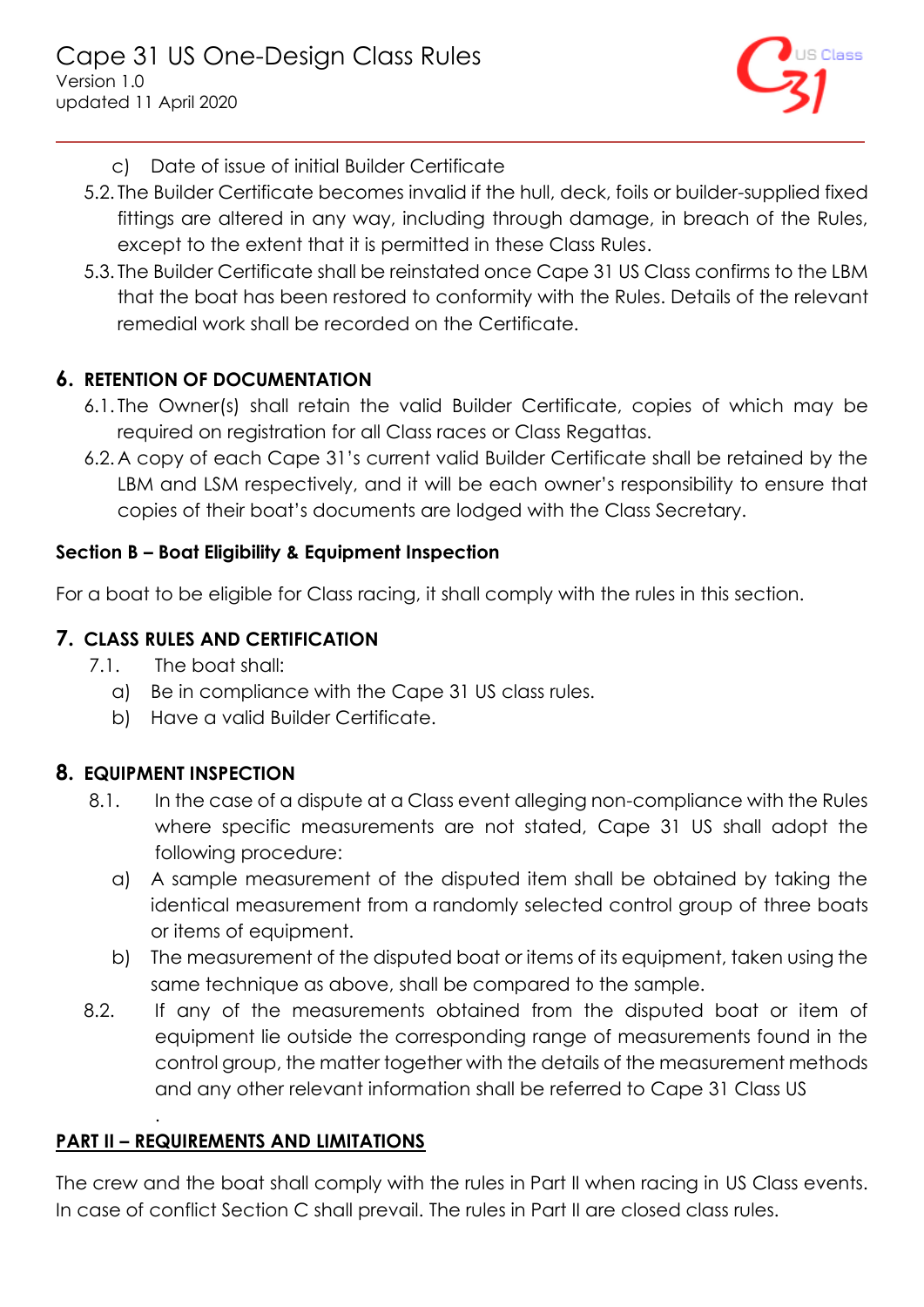

### <span id="page-4-0"></span>**Section C – Conditions for Racing**

### <span id="page-4-1"></span>**9. RULES**

9.1. The ERS Part I – Use of Equipment shall apply.

## <span id="page-4-2"></span>**10. CREW/HELMSMAN**

- <span id="page-4-3"></span>10.1. LIMITATIONS ON THE CREW
	- a) The crew shall consist of 4 or more persons.
	- b) The weight of all crew members on board while racing (weighed in light street clothes on the morning of a race day) shall not be greater than 1311.75 pounds (595 kilograms). The majority owner or lead charterer may elect to declare their actual weight, or shall be allocated a weight of 187.393 pounds (85kg).
	- c) Crew lists are to be updated by 2000hrs on the Thursday prior to each regatta (via an online link from Cape 31 US, that will be given to each boat) with crew names, crew World Sailing Categories and declared individual crew weights (weight you would be in light street clothes on the morning of a days sailing). 'Spot weigh in's' may be randomly imposed by Cape 31 US 'dockside' before a day's racing using the official Cape 31 US scales. These scales will be made available to any Cape 31 sailors upon request. It is essential that crew weights are actively updated throughout the season to avoid any further action needed to be taken from Cape 31 US. Boats may be subject to disqualification if they exceed the 1311.75 pound (595kg) weight limit.
	- d) Change of crew members or number of crew during an event is allowed as long as it is declared in the crew list as per [10.1.c\).](#page-4-3) If not declared in the crew list, a change in crew members or the number of crew members, will not be allowed during a regatta apart from in exceptional circumstances where approval from Cape 31 Class US will be required.
	- e) No boat shall have more than three World Sailing Group 3 sailors aboard while racing.
	- f) Sailors without a current and valid World Sailing classification shall be considered Group 3 sailors.
- 10.2. LIMITATIONS ON THE HELMSMAN
	- a) The Cape 31 US Class is an 'Owner Driver' Class. The provisions below for helmsmen other than bona fide owners are included solely:

(i) to provide for relief helmsmen during a race.

(ii) to provide for an owner or charter helmsman unavoidably absent for an event or part of an event.

(iii) to accommodate for the charter of boats.

(iv) to provide an owner not wishing to helm the opportunity to crew instead of helm their boat.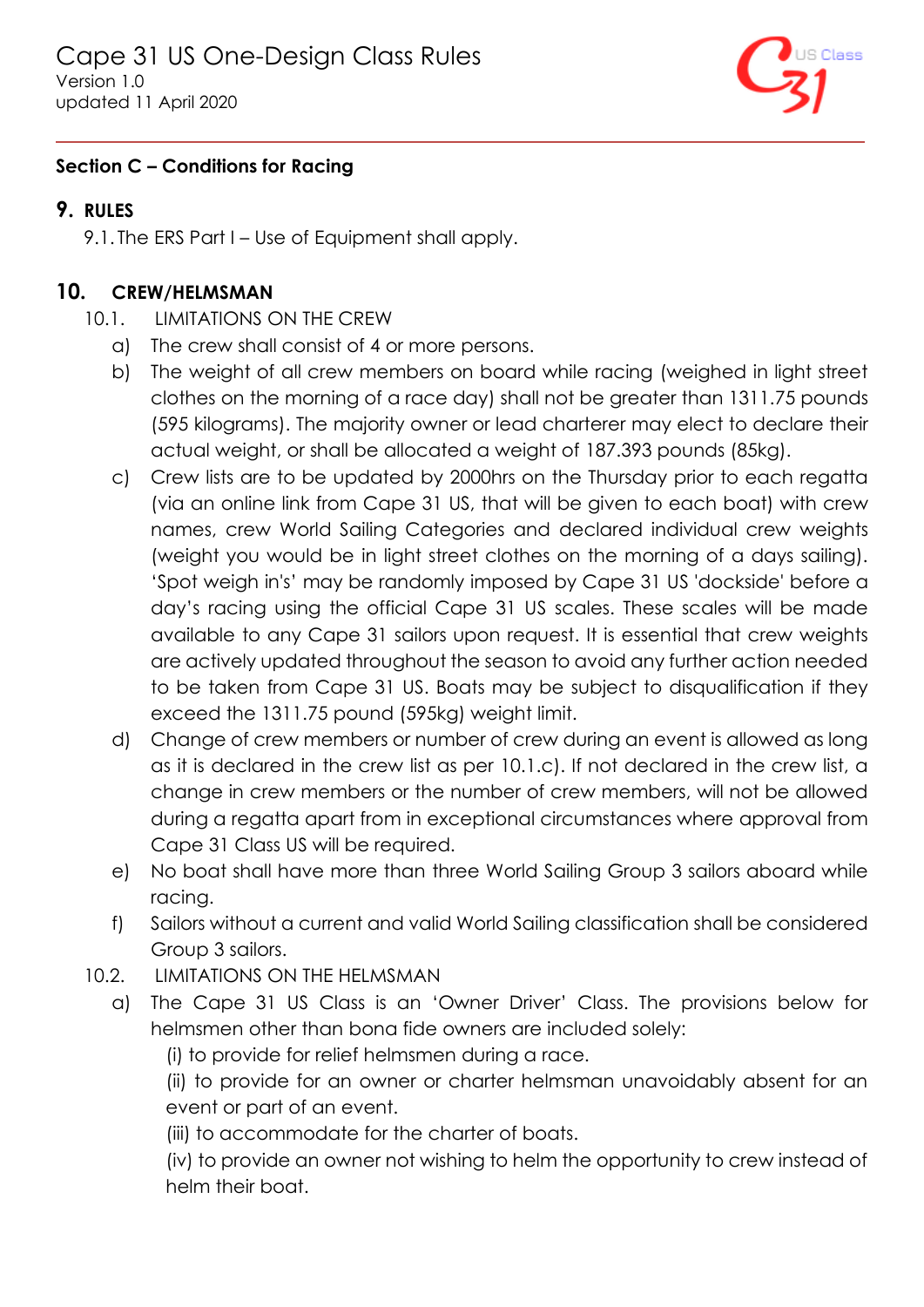

- b) Boats shall be helmed by their Owners, Part Owners, Charter Helmsman or approved Alternative Helmsman during a race. A Relief Helmsman may only helm as allowed by the criteria detailed in [11.e\).](#page-5-1)
- c) Exceptionally, in emergency boats may be helmed by any crew member.

### <span id="page-5-0"></span>**11. HELMSMAN DESIGNATIONS**

- <span id="page-5-1"></span>11.1 HELMSMAN DESIGNATIONS
	- a) Owner. An owner is considered to be a person owning 100% of the boat and contributing an equivalent proportion to the running costs.
	- b) Part Owner. A part owner is considered to be a person owning a significant proportion of the boat and contributing an equivalent proportion to the running costs. If a Part Owner owns less than 50% of the boat they shall be subject to the Alternative Helm Approval Process. The Cape 31 US Class may ask to see documents that may include but are not limited to Registration Certificates, Bill of Sale and/or Insurance Policy to confirm ownership. If the boat is owned by a company or corporation the principle owner of that organisation may be considered to be the owner or part owner for the purpose of this rule subject to approval by Cape 31 US.
	- c) Charter Helmsman. A person chartering a boat for the Cape 31 US Class Circuit or an individual event providing Cape 31 US Class Racing. A copy of the charter agreement shall be submitted to the Cape 31 US Class Review Committee, the charter fee shall be appropriate for the period of charter.
	- d) Alternative Helmsman. An owner or charterer may request permission for an Alternative Helmsman to Cape 31 US to review a minimum of five days before an event. The following criteria will be used as part of the approval process:
		- (i) be Classified Group 1 under the World Sailing Classification Code.
		- (ii) in the last 6 years have only been classified as Group 1, or would have been so classified had a classification been held.
		- (iii) not have competed in the Olympic Games (Sailing), Volvo Ocean Race or in an America's Cup or Challenger Series within the last fifteen years.
		- (iv) not have been in the top 50 of the World Match Racing Rankings for the past fifteen years.
		- (v) A direct family member of the Owner may be given exemption from the Group 1 requirement subject to the approval of Cape 31 US.
	- e) Relief Helmsman. A relief helmsman can be any person within the crew. Except in an emergency, during the race a relief helmsman shall not helm the boat:
		- (i) at the start or finish.
		- (ii) at any mark rounding.
		- (iii) for more than a total of 5 minutes.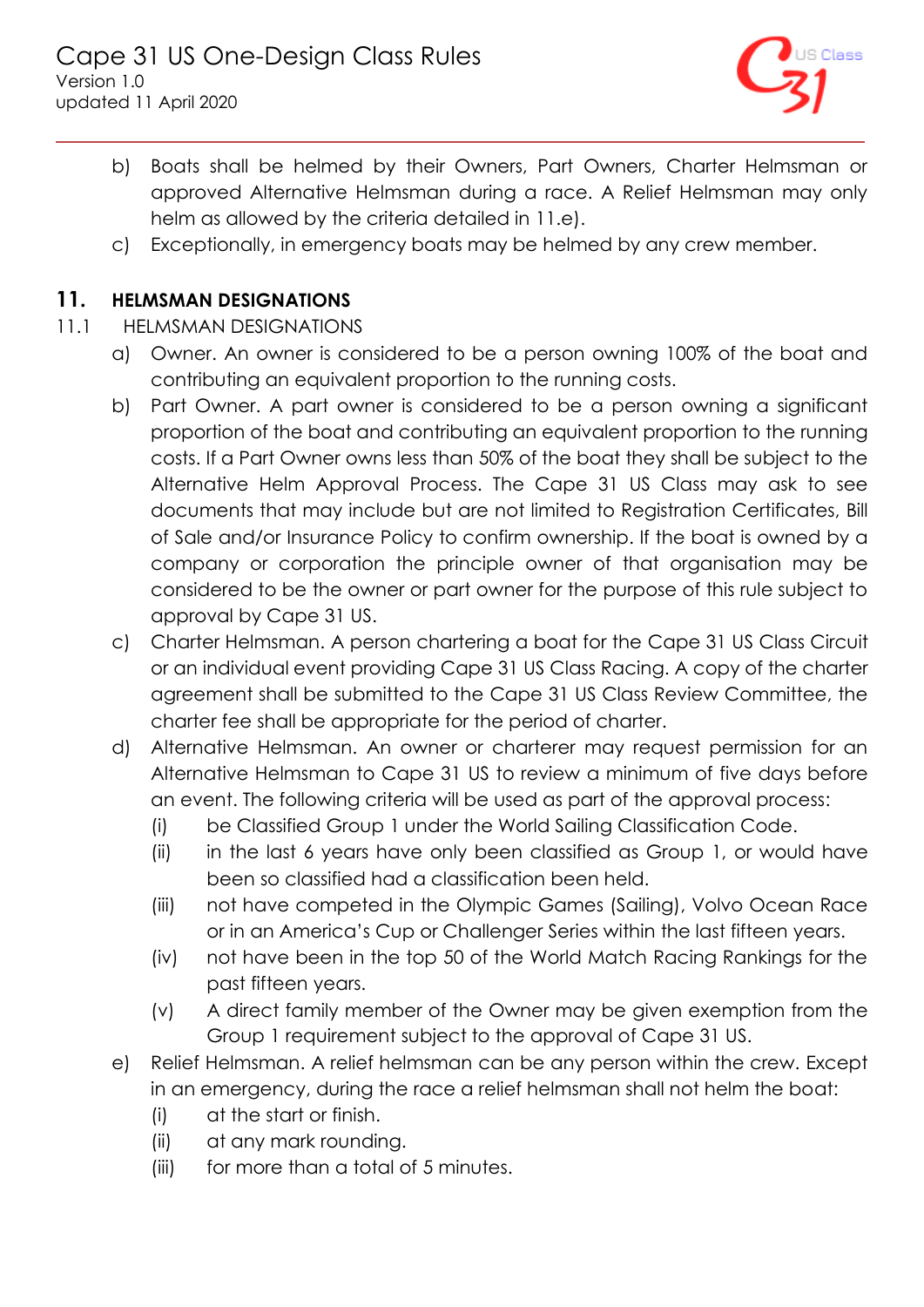

11.2 OWNER OR CHARTER HELMSMAN ABSENT In the *unavoidable* absence of an Owner or previously approved Alternative Helmsman, Cape 31 US may approve a Temporary Alternative Helmsman for a limited time period.

## <span id="page-6-0"></span>**12. SAFETY EQUIPMENT**

- 12.1. All equipment shall be functional for its intended use.
- 12.2. Boats shall carry an anchor and chain with a combined weight which shall not be less than 8 kgs.
- 12.3. Lifelines shall conform to the World Sailing Ocean Sailing Regulations Category 4.
- 12.4. The port and starboard lifelines shall be of wire, manufacturer optional, and shall not deflect more than 60mm from a straight line between two points of support when a mass of 5kgs is attached at the point of maximum deflection
- 12.5. The rear gate lines across the transom shall be closed while racing and shall not deflect more than 75mm when a mass of 5kgs is attached at the point of maximum deflection.
- 12.6. Boats to comply fully with OSR Cat 4

## <span id="page-6-1"></span>**13. OPTIONAL EQUIPMENT, REPLACEMENT AND MODIFICATION**

- 13.1. The following may be fitted or carried:
	- a) Electronic or mechanical timing devices.
	- b) Tactical and navigational instruments and charts.
	- c) Below-decks spinnaker bags, rollers, guides and retrieval gear of optional design.
	- d) A jib hobble system.
	- e) Cleats for gennaker sheets.
	- f) A batten not to exceed 150mm added to the end of the bowsprit as a preventer for the gennaker sheet.
	- g) Sheet-tail bags and winch-handle holders fitted to the sides of the cockpit.
	- h) Footrests supplied by the LBM and fixed to the cockpit floor. Location is optional.
	- i) Non-slip material on deck or bowsprit to promote safe movement.
	- j) Protective plates attached to the deck under the gennaker turning blocks.
	- k) An anti-chafe protective sleeve over the boom vang system.
	- l) Padding on the lower lifelines.
	- m) Tubing on the upper lifelines forward of the shrouds to protect the spinnaker.
	- n) Lashing, tape and other anti-chafe gear on the hull, rig or sails.
	- o) Mooring lines, fenders, spare lines, spare equipment, tools, sail bags, storage bags and other personal items that provide no sailing performance advantage.
	- p) Portable toilet.
	- q) Reelers for Gennaker Sheets and gennaker Halyard.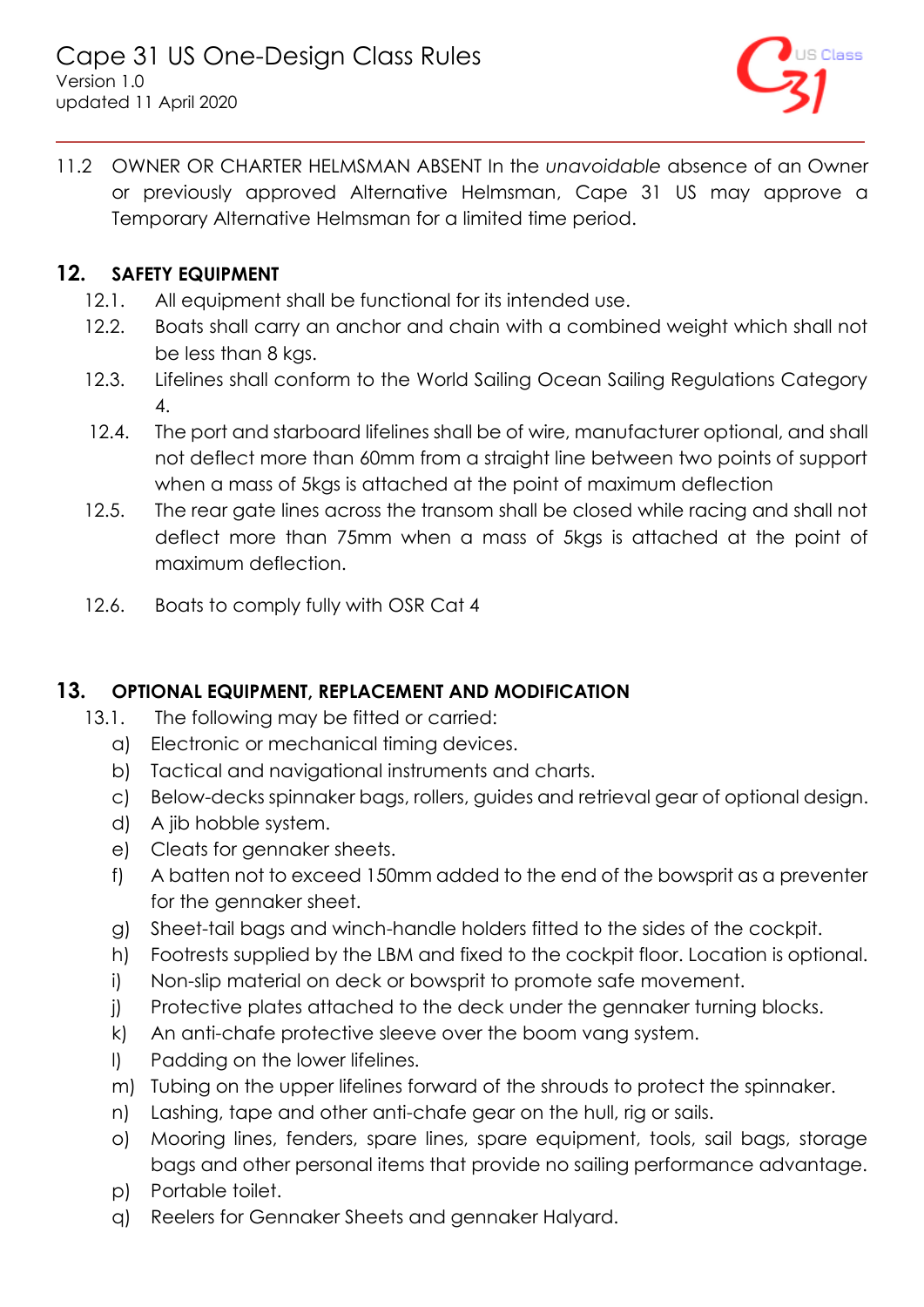

- 13.2. The following items may be replaced provided that the replacement part is of similar size, weight, location, power ratio and performs the same function: Blocks, cleats, mainsheet swivel base, shackles, pins, turnbuckles.
- 13.3. The following modification is permitted: Holes may be made, and local reinforcement applied, in the hull for the fitting of electronic navigation systems.
- 13.4. The following are prohibited:
	- a) Moving deck hardware from the factory installed position, and
	- b) Making holes, bushed or unbushed, in the deck for the purpose of leading controls or tails below deck, however US Cape 31's may have Bushes installed for purpose of sheet reelers
- 13.5. The following may be replaced:
	- a) Forward spinnaker sheet blocks to Harken 75 Ratchet or Ratchamatic.

# <span id="page-7-0"></span>**14. MAINTENANCE**

- 14.1. HULL AND APPENDAGES
	- a) Shapes and profiles may not be altered. No fairing is permitted.
	- b) The hull, foils, sail drive and bowsprit may be lightly abraded to allow for the application of paint. The abrasion shall be the minimum needed to ensure adhesion of the paint.
	- c) If a rigid "sanding block" is used, it may not be longer or wider than 300mm.
	- d) Old anti-fouling may be removed using a commercially available anti-fouling remover.
	- e) The final finish may be of any commercially available paint.
	- f) Scratches and minimally damaged areas of the hull and appendages may be repaired by the owner or at the owner's direction.
	- g) US boats shall not be faired however antifoul is not mandatory and bottoms can be finished in a suitable product approved by Cape 31 US.
	- h) Any more serious damage shall be repaired by, **or under the direction of** Cape 31 US. Details of such repairs shall be recorded on the boat's Builder Certificate.
	- i) Keel and rudder templates, approved by the LBM, may be used by Cape 31 US to check foil shape conformity.

## 14.2. **SPARS AND STANDING RIGGING**

- a) Any significant damage to the mast, spreaders or boom shall be repaired by, or under the direction of, the LSM. Details of repairs to the mast shall be recorded on the boat's Mast Certificate.
- b) Standing rigging may be replaced by the owner provided that the replacement rigging is of the same specification as the original.

## <span id="page-7-1"></span>**15. HAUL OUT & DIVING RESTRICTIONS**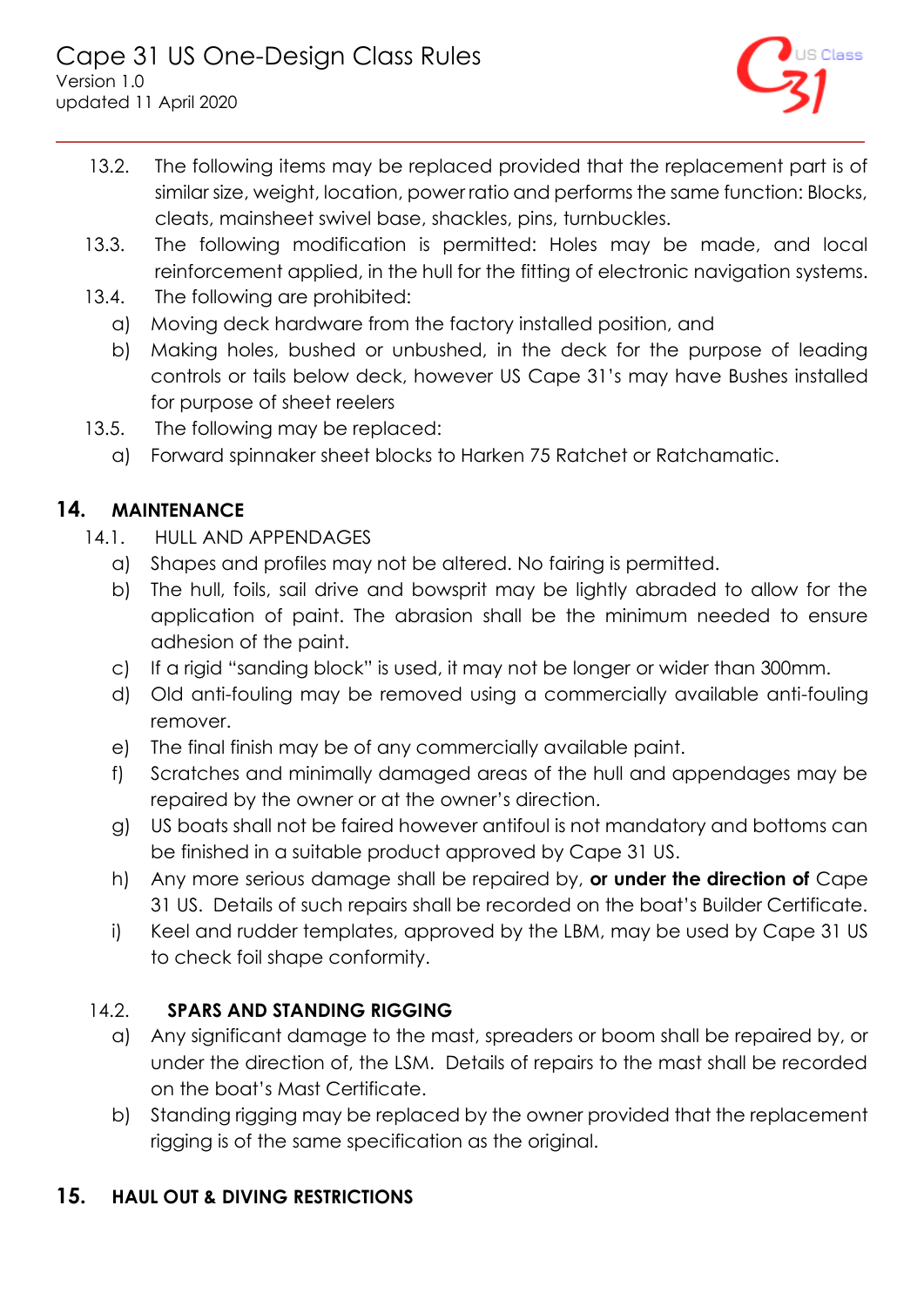

- 15.1 Boats shall not be hauled out during a regatta, except with prior permission from Cape 31 US in exceptional circumstances.
- 15.2 DIVING EQUIPMENT AND PLASTIC POOLS: Underwater breathing apparatus and plastic pools or their equivalent shall not be used around competing boats between the preparatory signal of the first race and the end of the Regatta. Rule 15.2 is in place for all 1,2 or 3 Day regattas whereas if a regatta is longer then 3 days, Underwater breathing apparatus may then be used on day 3 and then every second day after that ie. day 5 and day 7.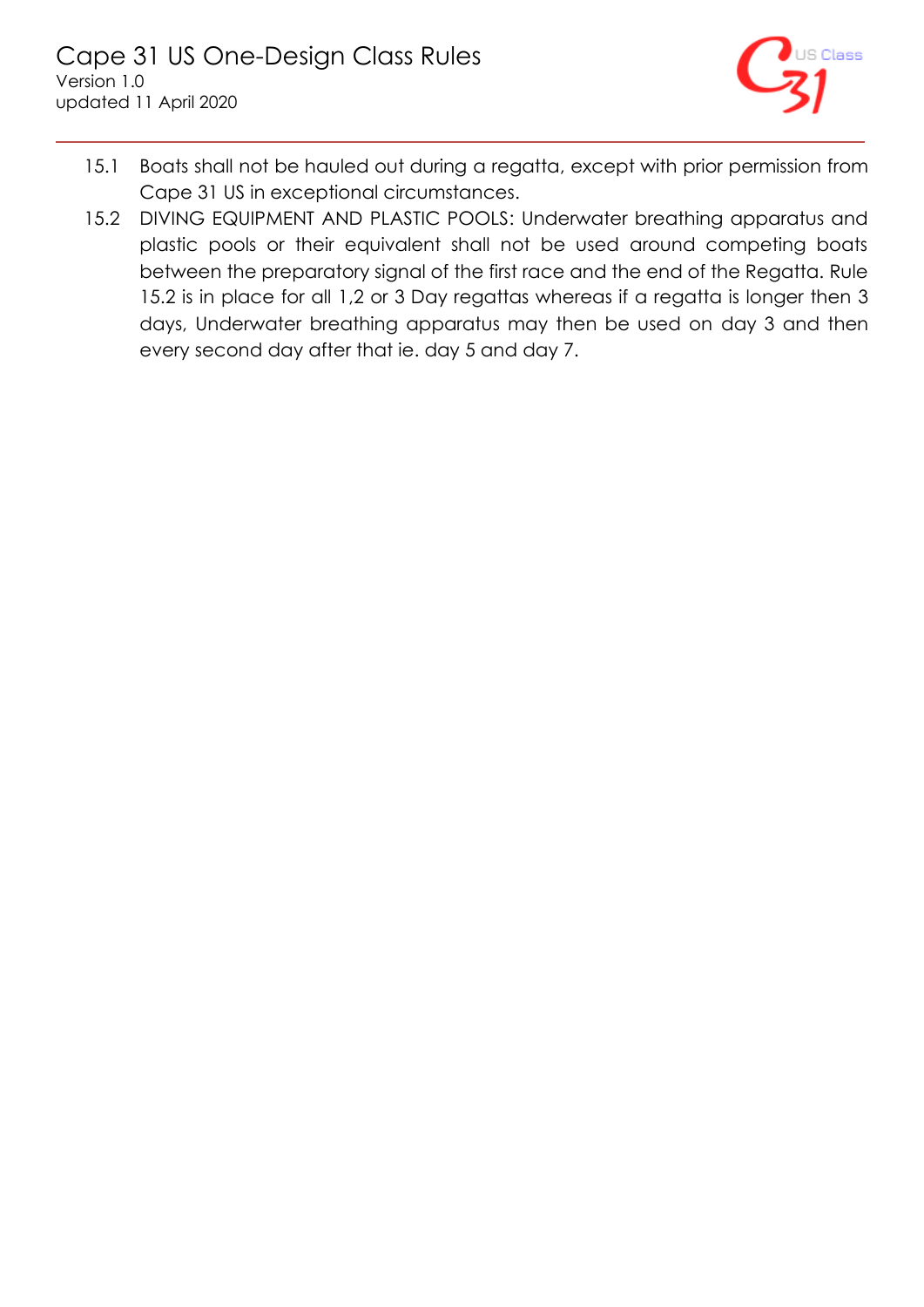

## <span id="page-9-0"></span>**Section D – Rig**

## <span id="page-9-1"></span>**16. GENERAL**

16.1. The spars and their fittings shall comply with the class rules in force at the time of manufacture except those rules in Section C where the current rules shall apply.

## <span id="page-9-2"></span>**17. MAST**

- 17.1. DIMENSIONS
	- a) Top of boom to the bottom of band at the mast head (P) shall be 12540mm.
- 17.2. USE
	- a) The mast as supplied and assembled shall be stepped in accordance with the rigging instructions.
	- b) The mast butt shall not be adjusted while racing.
	- c) The mast partners shall be firmly secured.
	- d) The spreader bars may not be modified in any way.
	- e) Use of tape, paint and padding on the spreaders, for chafe protection or marking is allowed.

## <span id="page-9-3"></span>**18. BOOM**

- 18.1. DIMENSIONS
	- a) The back of the mast to front of boom band (E) shall be 4500mm.
- 18.2. USE
	- a) The intersection of the aft edge of the mast spar and the top of the boom spar, each extended as necessary, shall not be below the upper edge of the mast lower limit mark when the boom spar is at 90° to the mast spar.

## <span id="page-9-4"></span>**19. STANDING RIGGING**

- 19.1. USE
	- a) The shrouds may not be adjusted while racing.
	- b) The shrouds and forestay must remain attached at all times while afloat on race days.
	- c) Standing rigging shall not have any tension gauges.
	- d) 19.1C is amended, in that a forestay load cell may be used.
	- e) For their Head Foil, Boats must use a Unit 0 Harken Carbo Foil <https://www.harken.com/productdetail.aspx?id=5874&taxid=534> (part no. 7000.12m only. Secondhand boats with existing hank systems can be grandfathered in for their first year of sailing ie. if a secondhand boat comes to the US with forestay only (no head foil), then she can race with hanked jibs for 365 days from competing in her first Cape 31 US class sanctioned event.

## <span id="page-9-5"></span>**20. RUNNING RIGGING**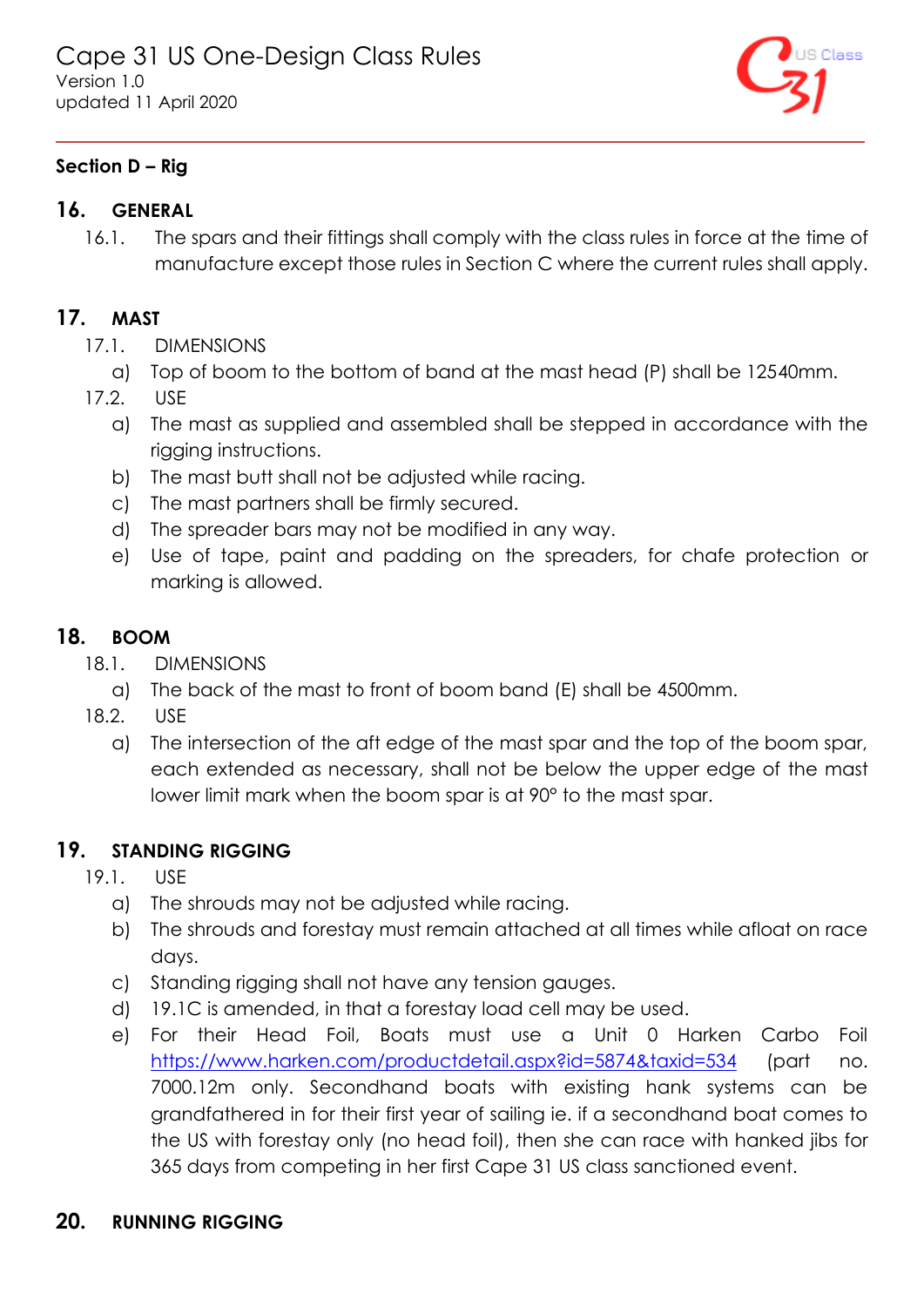

- 20.1. A boat shall not use purchases other than the following purchases:
	- a) Main Halyard 2:1
	- b) Jib Halyard 2:1
	- c) Running Backstays not to exceed 3:1
	- d) Mainsheet coarse tune purchase of 2:1
	- e) Mainsheet fine tune not to exceed 16:1.
	- f) Traveller purchase not to exceed 4:1.
	- g) Boom vang purchase not to exceed 16:1.
	- h) Headsail sheet purchase of either 1:1 or 2:1.
	- i) Headsail lead purchase not to exceed 8:1
	- j) Outhaul purchase not to exceed 4:1 inside the boom, but the tail may be led through the mainsail clew and dead-ended to the end of the boom to achieve 8:1.
	- k) The gennaker sheets shall be led through the standard block locations.
	- l) Main Cunningham purchase not to exceed 8:1.
	- m) Spinnaker retriever reverse purchase not to exceed 1:3.
- 20.2. DIMENSIONS
	- a) The core diameters of running rigging are unrestricted. The material of running rigging shall be unrestricted.
- 20.3. Running rigging shall not have tension gauges.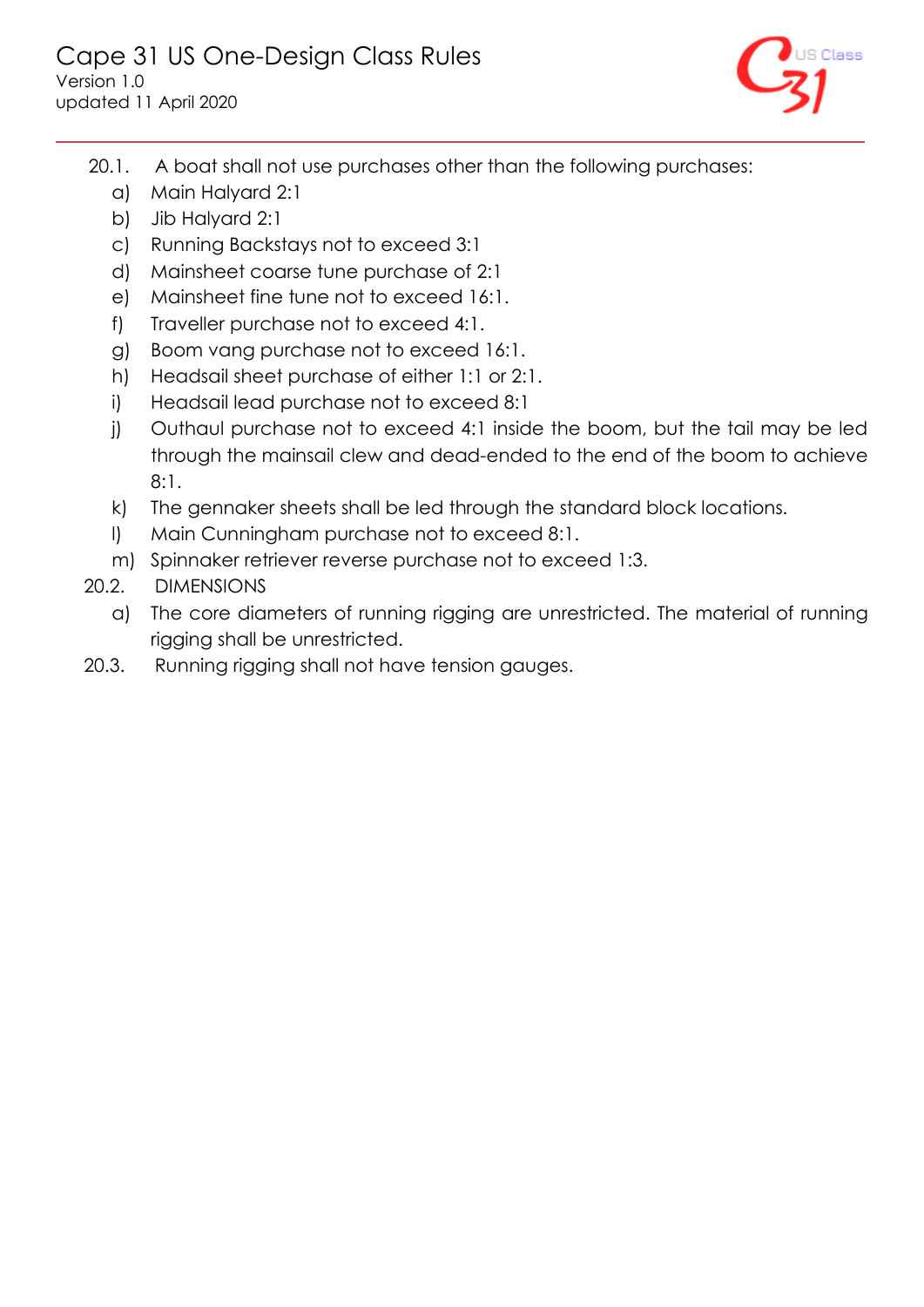

### <span id="page-11-0"></span>**Section E – Sails**

## <span id="page-11-1"></span>**21. PARTS**

- 21.1. Cape 31 US Sail Wardrobe for Class Events:
- 1 Square top Mainsail onboard at all times and the same main for an entire regatta.
- 2 Jibs (max sizing below, no minimum sizing) can choose maximum of 2 jibs (excluding OSR Heavy weather jib) at the start of regatta, however you must use the same jibs for an entire regatta. Can choose to sail with 0,1 or 2 jibs for a regatta.
- 1 OSR Heavy Weather Jib (max sizing below) must be onboard at all times.
- 3 Gennakers of maximum IRC area of 116.04 must be onboard at all times. There is no limit on cloth or design of gennakers.

## **Cape 31 US Sails will have max areas that will be IHC measured by sail lofts using the IRC measuring guidelines. There is no limitation on materials or sailmakers.**

## <span id="page-11-2"></span>**22. GENERAL**

- 22.1. RULES
	- a) Sails shall comply with the class rules in force at time of certification and be measured under IHC (IRC) measurement guidelines by the sailmaker.
	- b) When racing in **Class**, A **Mainsail**, OSR **Heavy weather Jib** and **3 Gennakers must** be carried onboard from when the boat leaves the dock on day 1 of racing, until the end of the regatta. A boat **must** have the same sails on for the duration of the event. For clarification, aside from her Heavy weather Jib a boat can choose to race with 0,1 or 2 other jibs for a regatta, however they must have the same jibs onboard that they start off with on day 1.
- 22.2. SAILMAKER
	- a) No license is required.
	- b) Cape 31 US Sails can be supplied by any Sail loft.
- 22.3. MODIFICATIONS, MAINTENANCE AND REPAIR
	- a) If any sail is damaged and requires substantial repair, the sail will require recertification which may require a new IHC measurement.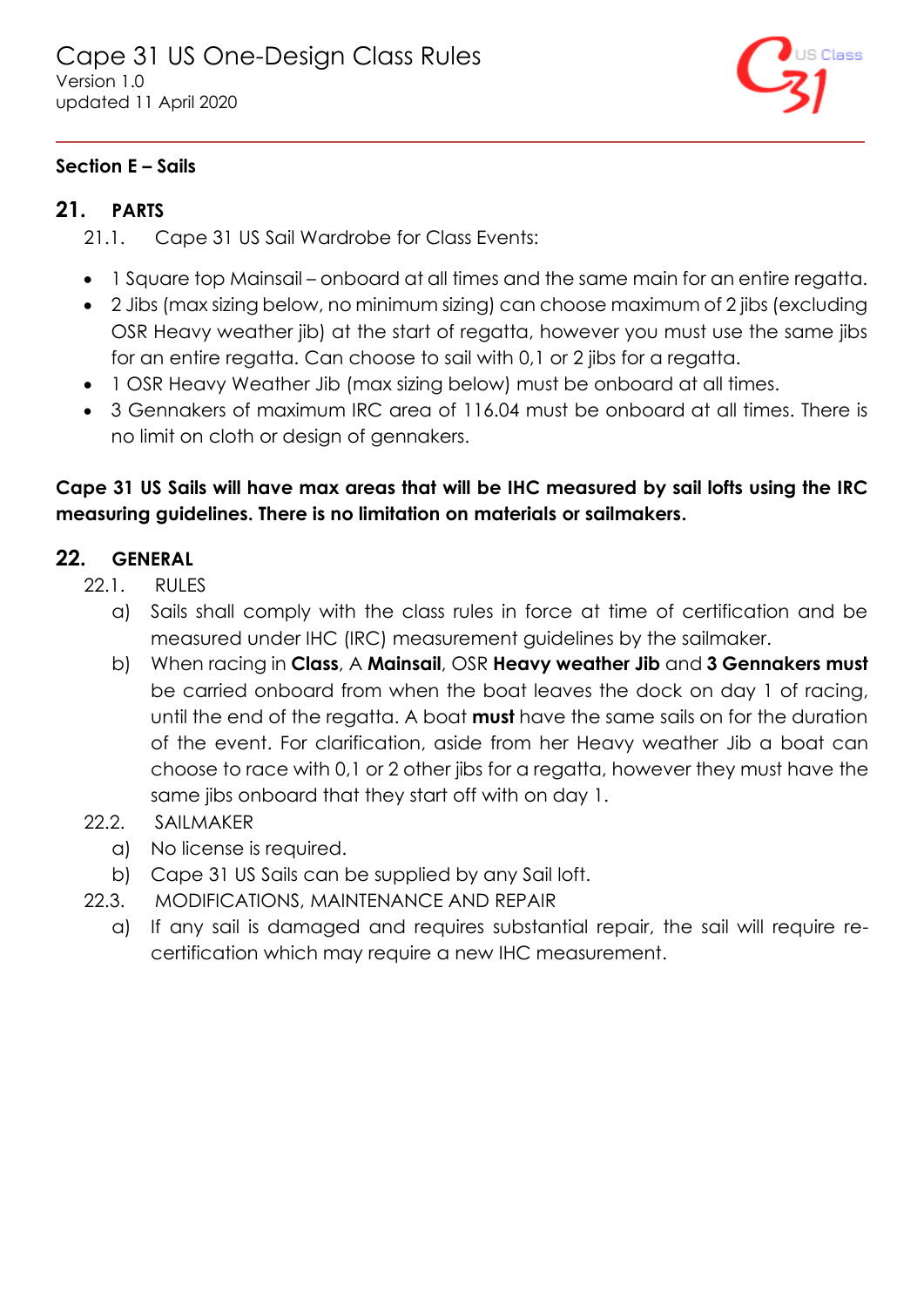

### <span id="page-12-0"></span>**23. MAINSAIL**

- 23.1. DIMENSIONS (given in millimetres and max size)
	- a) Mainsail may not extend past bands P and E on the rig.
	- b) P:12.54m E:4.50m no limit on cloth weight

| Mainsail   | Maximum |                   |
|------------|---------|-------------------|
| <b>HW</b>  | 1120    | <b>Head Width</b> |
| <b>MUW</b> | 1520    |                   |
| <b>MTW</b> | 2120    |                   |
| <b>MHW</b> | 3060    |                   |
| <b>MGL</b> | 3810    | Main Girth Lower  |

### <span id="page-12-1"></span>**24. HEADSAILS**

- a) The jib luff shall be a lufftape to fit a Unit 0 Harken Carbo Foil <https://www.harken.com/productdetail.aspx?id=5874&taxid=534> (part no. 7000.12m. Secondhand boats with existing hanks can have hanks grandfathered in for her first year of sailing ie. if a secondhand boat comes to the US with old South African Rule sails, then she can race with hanked jibs for 365 days from competing in her first Cape 31 US Class sanctioned event.
- 24.2. DIMENSIONS: (given in millimetres)
	- a) 2X Jibs max sizes (Maximum IRC area= 24.67m2) no limit on cloth weight.

|            | Maximum |                     |
|------------|---------|---------------------|
| <b>HLU</b> | 12480   | Luff Length         |
| <b>HLP</b> | 3730    |                     |
| <b>HUW</b> | 630     |                     |
| <b>HTW</b> | 1120    |                     |
| <b>HHW</b> | 2000    |                     |
| 1/4        | 2870    | $\frac{1}{4}$ girth |

b) 1X Heavy Weather OSR Max Jib

|            | Maximum |
|------------|---------|
| <b>HLU</b> | 11530   |
| <b>HLP</b> | 3720    |
| <b>HUW</b> | 580     |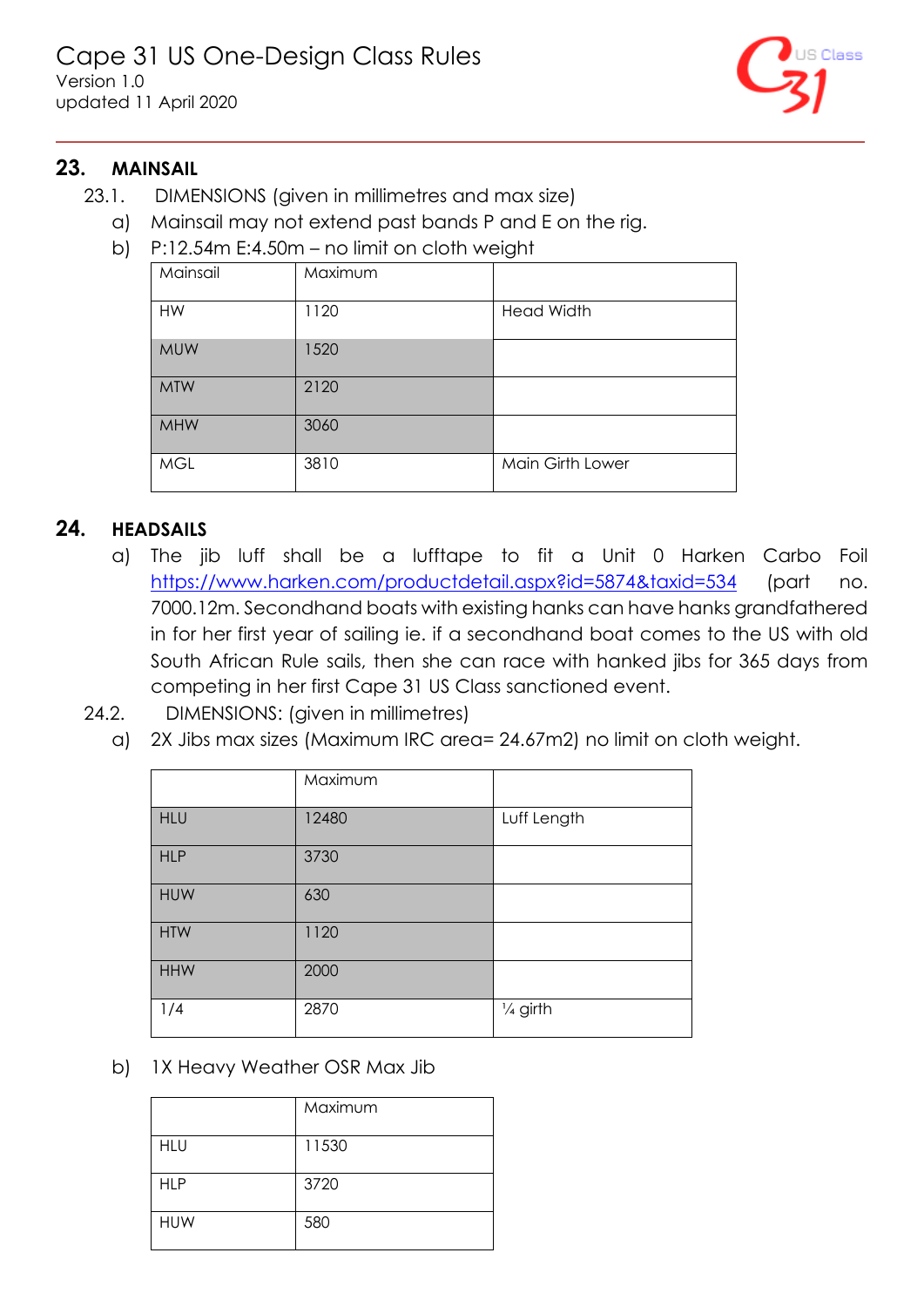

| <b>HTW</b> | 1040 |
|------------|------|
|            |      |
| <b>HHW</b> | 1890 |
|            |      |
| 1/4        | 2780 |
|            |      |

## <span id="page-13-0"></span>**25. GENNAKERS**

- a) 3 Gennakers **must** be carried on board at all times while racing. There is no cloth weight limit or minimum size for these sails.
- b) A gennaker retrieval line may be attached to the sail.
- 25.1. DIMENSIONS:
	- a) Maximum Area for Gennakers: **IRC Area: 116.04m2, STL: 5920**. If there is a 'spot check' sails need to be able to comply with the maximum area.

### <span id="page-13-1"></span>**BUILDER SPECIFICATIONS**

#### <span id="page-13-2"></span>**BS 1 Interior dimensions**

|                                                                             |     | Tolerance |
|-----------------------------------------------------------------------------|-----|-----------|
| Description                                                                 | mm  | mm        |
| Forward blkhead to Aft Mast collar opening                                  | 25  |           |
| Companion way blkhead (aft) to Forward edge of front engine mount           | 95  |           |
| Fuel tank size (Length)                                                     | 480 |           |
| Fuel tank size (Width)                                                      | 220 |           |
| Center Structural rib (Aft edge) to Centerline of Mast foot bolts (Aft)     | 440 |           |
| Center Structural rib (Aft edge) to Centerline of Mast foot bolts (Forward) | 620 |           |

### <span id="page-13-3"></span>**BS 2 Exterior dimensions**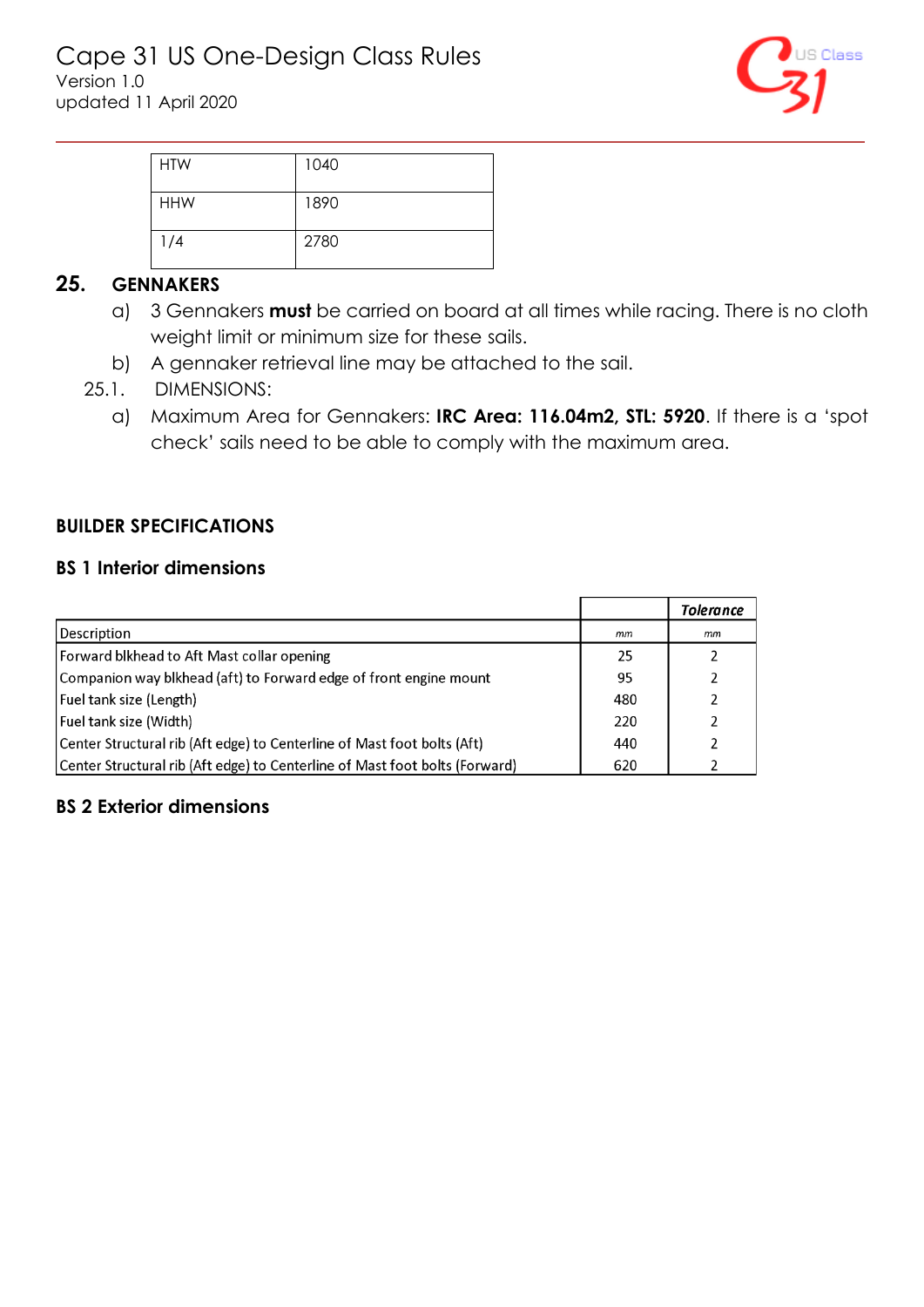

|                                                                 |      | Tolerance |
|-----------------------------------------------------------------|------|-----------|
| Description                                                     | mm   | mm        |
| Forehatch opening (diameter)                                    | 660  | 10        |
| Forehatch track                                                 | 1360 | 10        |
| Forehatch slider (length)                                       | 735  | 10        |
| Forehatch slider (width)                                        | 650  | 10        |
| Mast collar/Deck opening (length)                               | 300  | 10        |
| Stansion to stansion (3rd from stern)                           | 3070 | 10        |
| Companion way (Length)                                          | 600  | 10        |
| Companion way (Width)                                           | 670  | 10        |
| Pulpit gap (bottom)                                             | 195  | 5         |
| Pulpit gap (middle)                                             | 265  | 5         |
| Pulpit gap (top)                                                | 460  | 10        |
| Toe rail front to Pulpit base                                   | 265  | 10        |
| Forestay pin to front edge of forward pulpit base line          | 90   | 5         |
| Total tiller arm reach                                          | 1230 | 10        |
| Helm/Trimmer footstep (Length)                                  | 1250 | 10        |
| Traveller track length (End cap - End cap outer edge)           | 1510 | 10        |
| Jib track length (End cap - End cap outer edge)                 | 490  | 10        |
| Jib track to Hull edge                                          | 375  | 5         |
| Transom to Aft edge of rudder box                               | 1210 | 10        |
| Chainplates position (Front edge going forward to forestay pin) | 4275 | 30        |
| Chainplates position (Aft edge going aft to corner of transom)  | 5020 | 30        |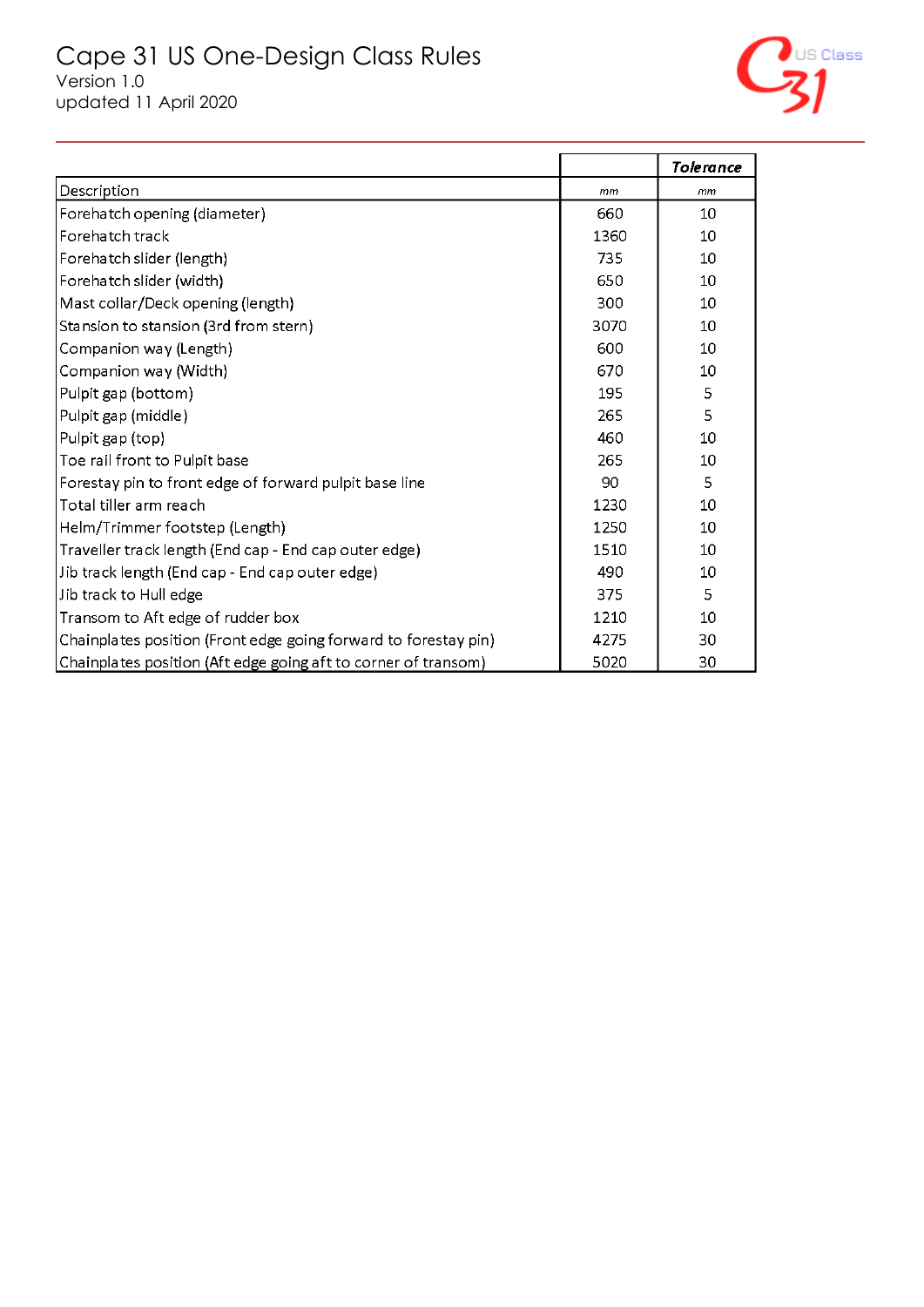

#### <span id="page-15-0"></span>**BS 3 Appendage dimensions**

|                                                         |      | <b>Tolerance</b> |
|---------------------------------------------------------|------|------------------|
| Description                                             | mm   | mm               |
| Bottom of sprit to Center Bobstay hole                  | 650  | 5                |
| Saildrive blades folded (Length)                        | 300  | 5                |
| Saildrive total (length)                                | 520  | 5                |
| Hull to bottom of sail drive                            | 350  | 5                |
| Aft keel well to Front edge Sail drive                  | 900  | 10               |
| Front length on Keelfin (Stock)                         | 65   | 2                |
| Aft length on Keelfin (Stock)                           | 180  | 10               |
| Bottom of hull to deepest point of bulb (Perpendicular) | 2240 | 10               |
| Bottom of hull to tip of rudder blade (Perpendicular)   | 1695 | 5                |
| Bowsprit forward of bow (Length)                        | 2025 | 10               |

### <span id="page-15-1"></span>**BS 4 Keel Weight**

The weight of the keel, including the carbon keel fin, keel bulb, fin-to-bulb attachment pins, bulb fairing, primer and paint, and two M20 keel locking bolts shall be between 715 and 720 kgs.

#### <span id="page-15-2"></span>**BS 5 Engine, drive leg and propeller**

The engine, drive leg and Gori propeller shall be the standard Yanmar engine (raw watercooled model) coupled to a saildrive; or equivalent equipment as supplied by the LBM. Approved engine is model number Yanmar 2YM15.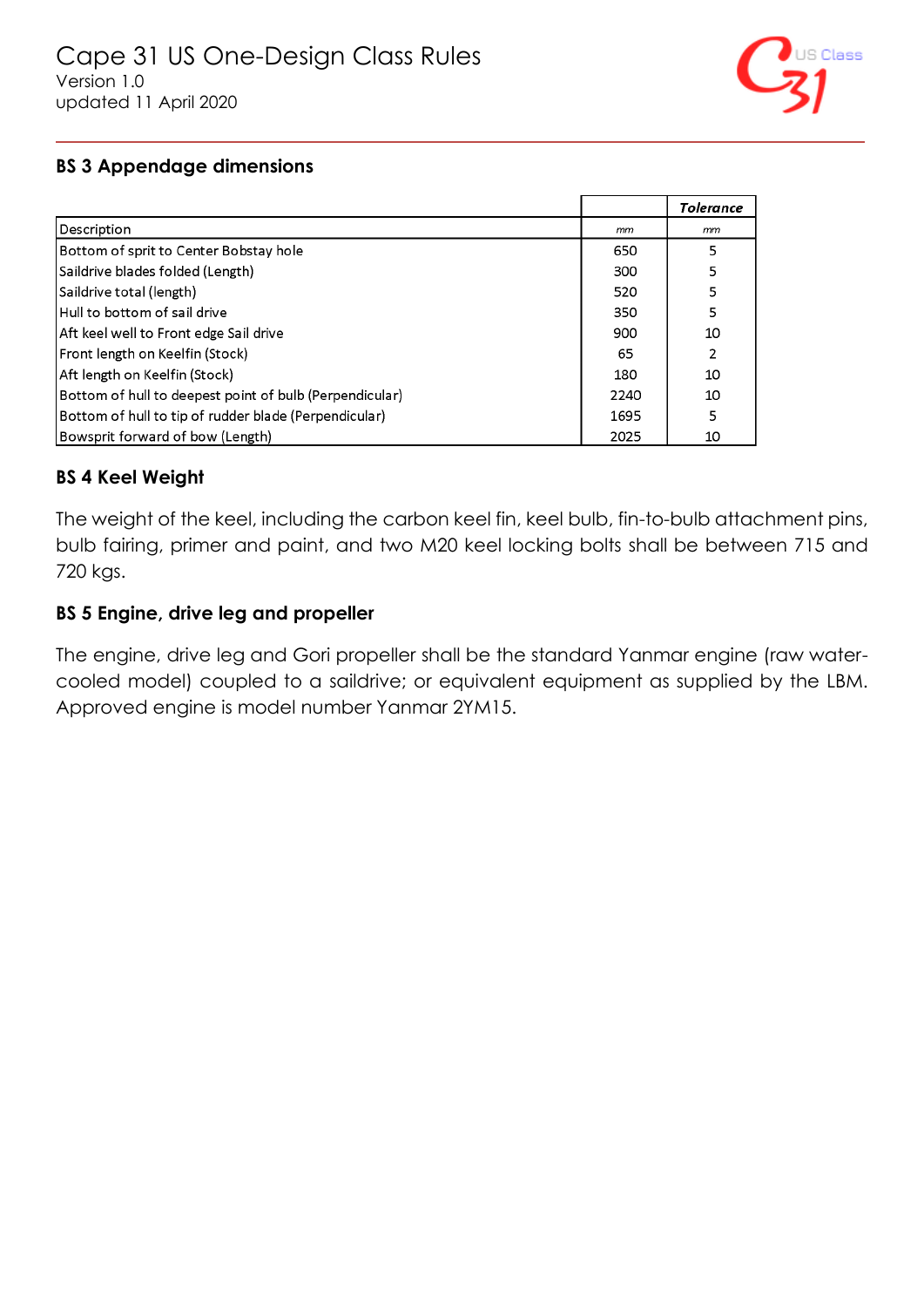

## <span id="page-16-0"></span>**AP2 SAIL PLAN**